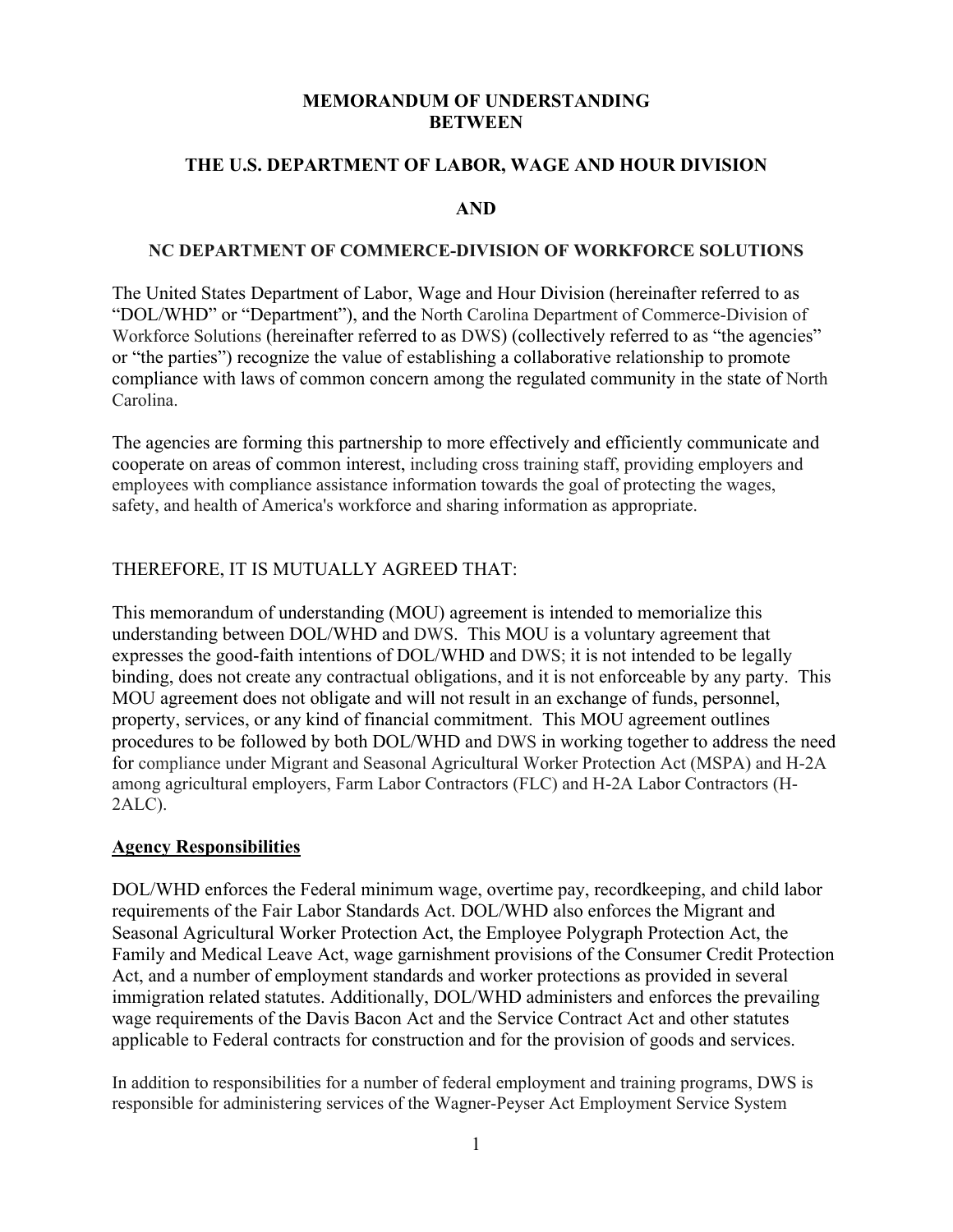and the State public labor exchange activities. The Agricultural Services Unit oversees the principal regulations of the Wagner-Peyser Act Employment Service (Parts 651,653,658) concerning the provisions of services for Migrant and Seasonal Farmworkers, the Foreign Labor H2A & H2B programs, and the Agricultural Outreach Program.

With the specific and mutual goals of providing clear, accurate, and easy-to-access outreach to employers, employees, and other stakeholders, on child labor, agricultural employment, FLC and H-2ALC registration, safe housing and transportation, and enhancing enforcement by sharing information, the parties agree to enter into this agreement.

## **I. Purpose**

The purpose of the MOU is to maximize and improve the enforcement of the laws administered by DOL's DOL/WHD and by DWS. This agreement will also encourage enhanced law enforcement and greater coordination between the agencies through coordinated sharing of information, training and outreach.

## **II. Outreach and Education**

- The agencies agree to coordinate, conduct joint outreach presentations, and prepare and distribute publications, when appropriate, for the regulated community of common concern. Specifically, the agencies will focus on coordinating outreach around the regulations governing, agricultural employers, FLCs and H-2ALCs.
- The agencies agree to coordinate, conduct joint outreach presentations, and prepare and distribute publications, when appropriate, for the regulated community of common concern.
- The agencies agree to work with each other to provide a side-by-side comparison of laws with overlapping provisions and jurisdiction.
- The agencies agree to provide a hyperlink on each agency's website linking users directly to the outreach materials in areas of mutual jurisdiction and concern.
- The agencies agree to jointly disseminate outreach materials to the regulated community, when appropriate.
- All materials bearing the DOL or DOL/WHD name, logo, or seal must be approved in advance by DOL.
- All materials bearing the DWS name, logo, or seal must be approved in advance by DWS.

# **III. Points of Contact (POCs)**

• The agencies designate the following POCs responsible for coordinating the partnership activities and meeting annually to review terms and conditions and areas of mutual concern. The agencies will notify each other in the event of the separation or long-term absence of their contact persons.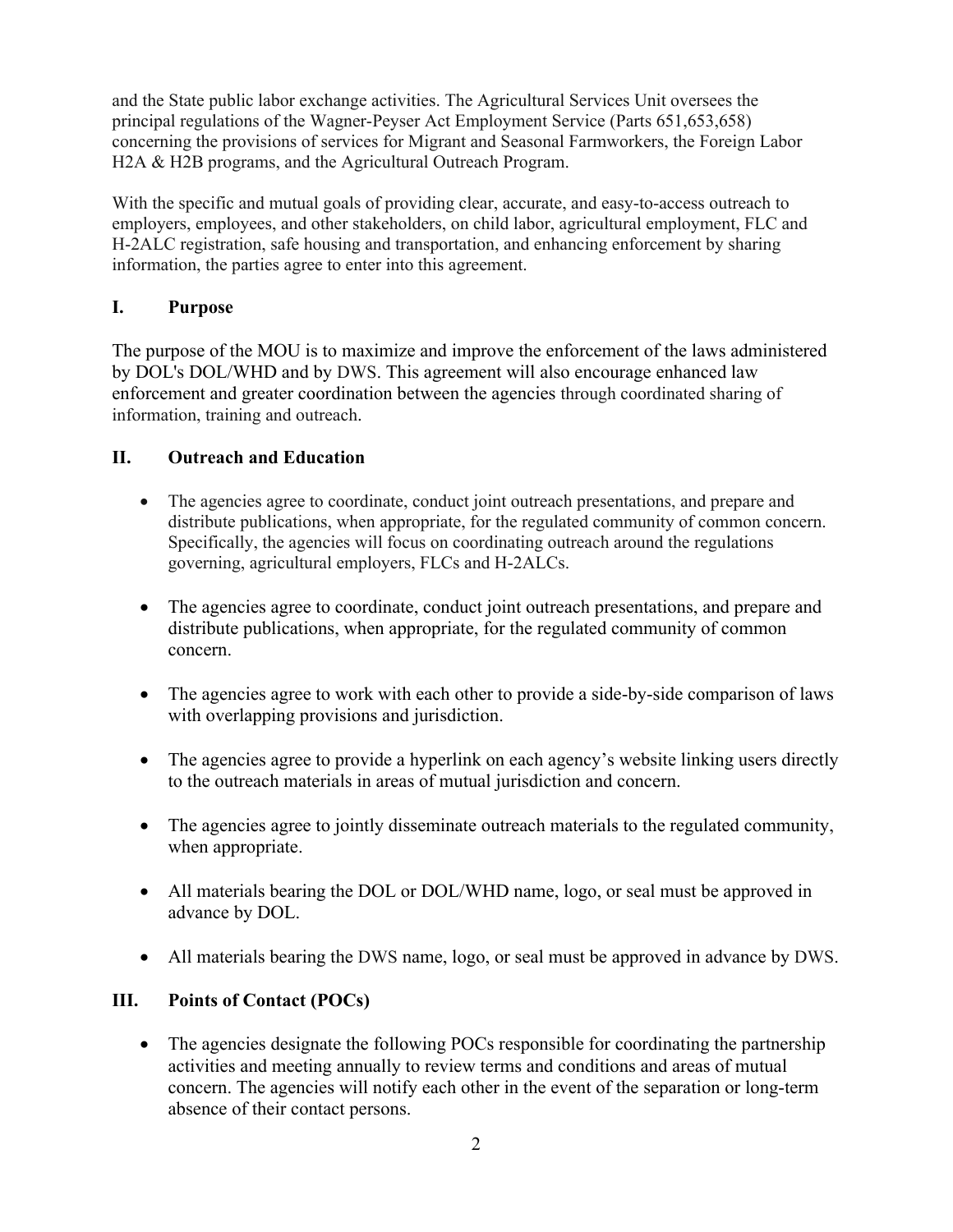- The agencies will designate a representative to meet annually to review areas of mutual concern and the terms and conditions of the partnership.
- POC designees:

Richard Blaylock, District Director USDOL-WHD (919) 900-2740 office [Blaylock.Richard@dol.gov](mailto:Blaylock.Richard@dol.gov) 4407 Bland Road, Suite 260 Raleigh, N.C. 27609

Anthony Delgado, Assistant District Director USDOL-WHD (919) 900-2484 office [Delgado.Anthony@dol.gov](mailto:Delgado.Anthony@dol.gov) 4407 Bland Road, Suite 260 Raleigh, N.C. 27609

Miguel Perez, Community Outreach and Resource Planning Specialist USDOL-WHD (919) 900-2474 office [Perez.Miguel@dol.gov](mailto:Perez.Miguel@dol.gov) 4407 Bland Road, Suite 260 Raleigh, N.C. 27609

Luis Cruz, Agricultural Services Program Manager NC Department of Commerce-DWS 919-814-0464 office [luis.cruz@nccommerce.com](mailto:luis.cruz@nccommerce.com) PO Box 27625 Raleigh, N.C. 27611

Victor Garcia, Agricultural Program Monitor Advocate NC Department of Commerce-DWS 919-814-0463 office [victor.garcia@nccommerce.com](mailto:victor.garcia@nccommerce.com) 4316 Mail Service Center Raleigh, N.C. 27699

Thomas Leggett, H-2A Coordinator NC Department of Commerce-DWS 919-814-0461 office [thomas.leggett@nccommerce.com](mailto:thomas.leggett@nccommerce.com) PO Box 27625 Raleigh, N.C. 27611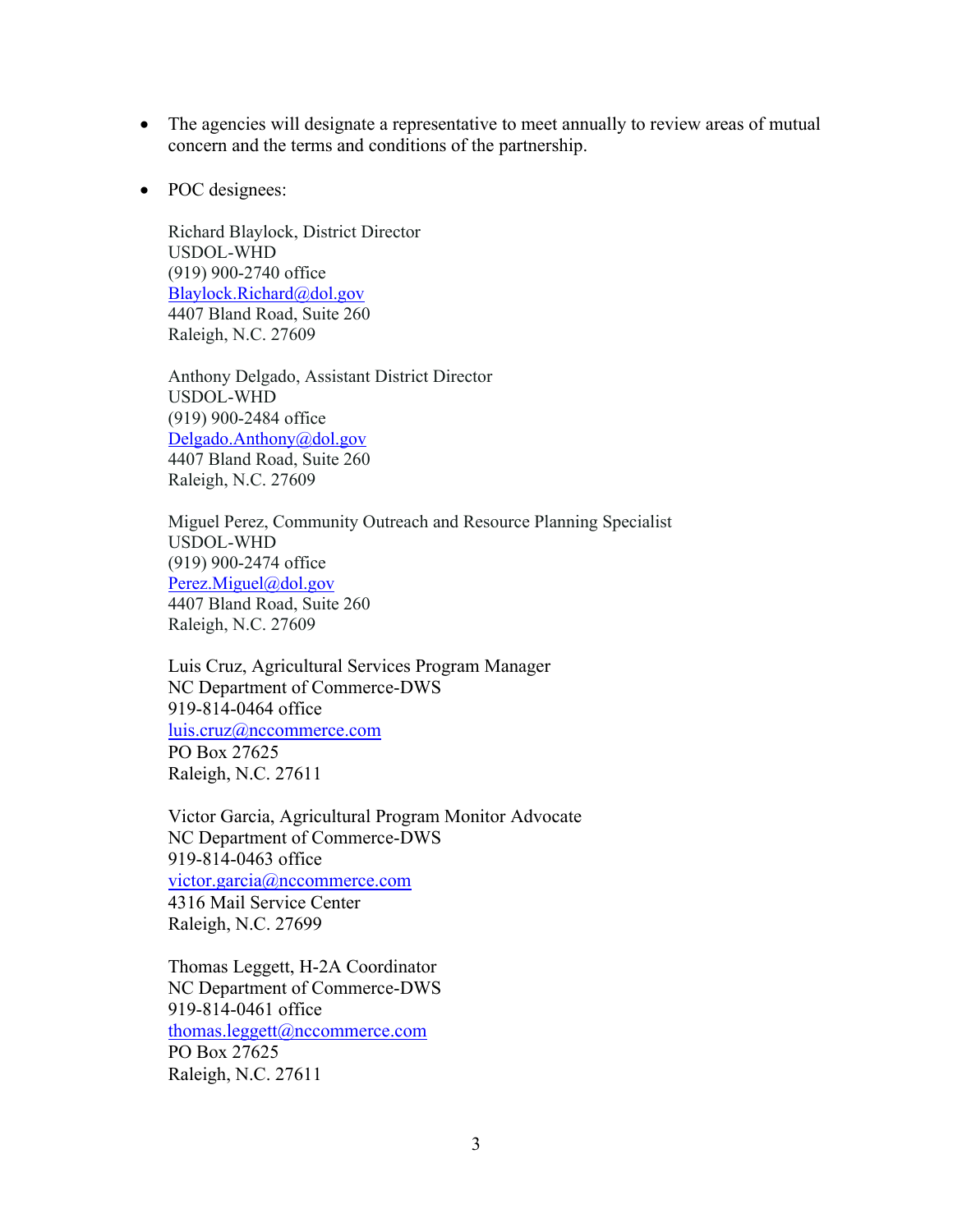## **IV. Enforcement**

Where appropriate and to the extent allowable under law,

- The agencies may coordinate their respective enforcement activities and assist each other with enforcement, where appropriate and to the extent allowable under law. These actions include the sharing of investigative information by DWS or DOL/WHD including employers found in repeat violation in order to support the discontinuation of services in North Carolina elicited by DWS.
- The agencies will make referrals of potential violations of each others statutes, where appropriate. Outcome of referrals including citations of employers and pending actions will also be shared.

## **V. Information**

- The agencies agree to exchange information on laws and regulations of common concern to the agencies, to the extent practicable.
- The agencies will establish a methodology for exchanging investigative leads, complaints, and referrals of possible violations, to the extent allowable by law or policy.
- The agencies will exchange information (statistical data) on incidence of violations in specific industries and geographic areas, if possible.

# **VI. Training**

- The agencies agree to cross train investigators and other staff no less than once every two years, subject to agency resources and any applicable legal requirements. Joint training will be conducted to educate staff members of both agencies about the laws and regulations enforced by both, and to discuss issues of common concern.
- The agencies will exchange information related to policy or regulatory changes to State or Federal laws, to the extent permissible.

## **VII. Previous Agreements**

• This agreement replaces and supersedes any previous Partnership Agreement MOU between the parties.

# **VIII. Effect of MOU Agreement**

• This MOU agreement does not authorize the expenditure or reimbursement of any funds. Nothing in this agreement obligates the parties to expend appropriations or enter into any contract or other obligations.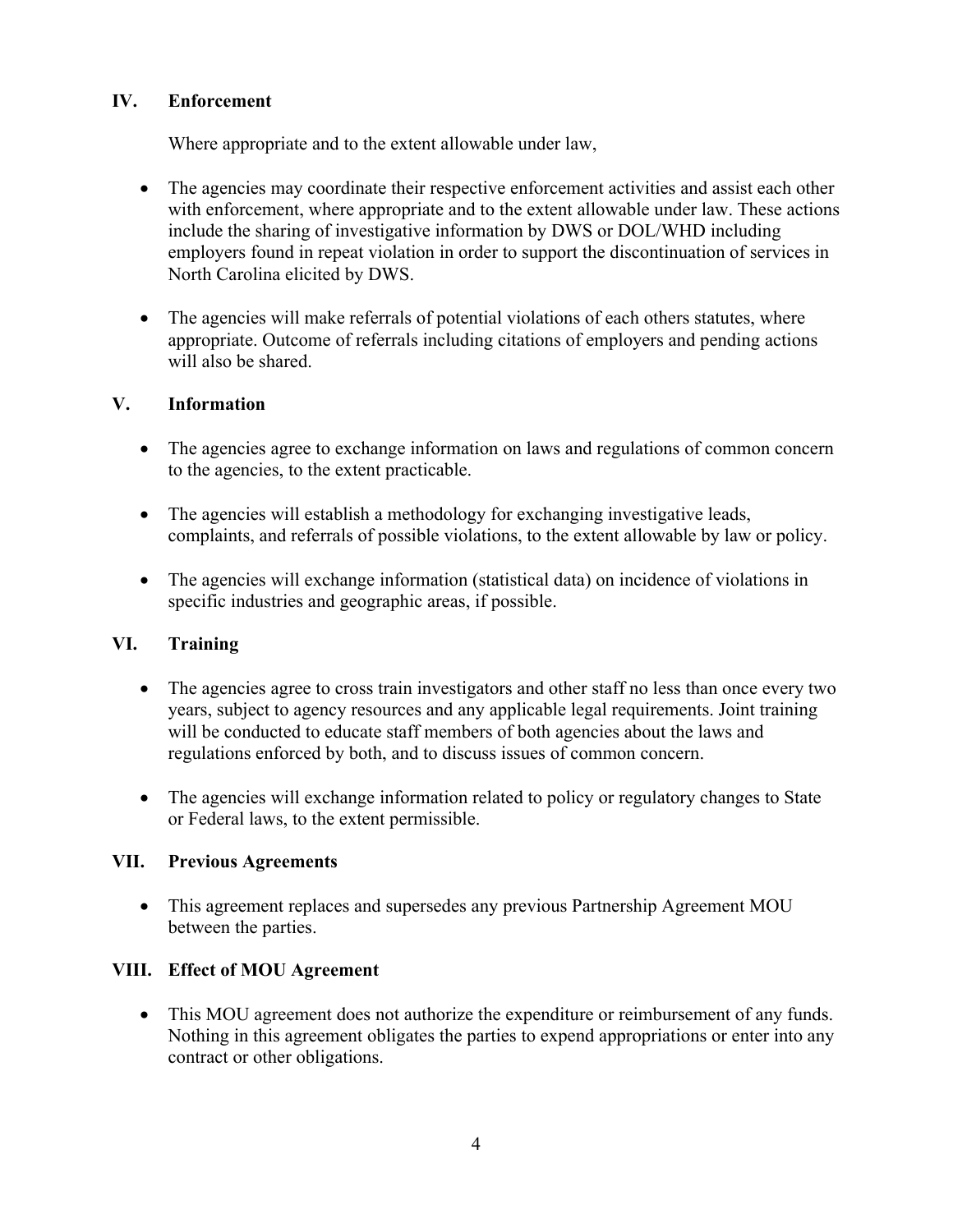- By entering into this partnership, the agencies do not imply an endorsement or promotion by either agency of the policies, programs, or services of the other.
- Nothing in this MOU agreement is intended to diminish or otherwise affect the authority of either agency to implement its respective statutory or regulatory functions.
- This MOU agreement is not intended to be legally binding and does not confer any rights on any private person.
- This MOU is an internal government agreement and is not intended to confer any rights against the United States, the State of North Carolina, their agencies, or their officers upon any private person.
- Nothing in this MOU agreement will be interpreted as limiting, superseding, or otherwise affecting the agencies' normal operations or decisions in carrying out their statutory or regulatory duties, or duties under any Executive Order. This MOU agreement also does not limit or restrict the parties from participating in similar activities or arrangements with other entities.
- This agreement will be executed in full compliance with the Privacy Act of 1974, the Freedom of Information Act, the Federal Records Act, and any other applicable federal laws and state laws.
- This MOU agreement contains all the terms and conditions agreed upon by the agencies concerning the subject matter of the agreement. No other understandings, oral or otherwise, regarding the subject matter of this agreement shall be deemed to exist or be binding upon the agencies. This agreement is not intended to confer any right upon any private person or other third party.

## **IX. Exchange of Information**

To the extent permitted by law, the agencies understand that in order to effectuate the purposes and provisions of this MOU, it will be necessary, from time to time, to exchange information, some of which may be considered confidential. It is the policy of each of the parties to cooperate with other government agencies to the fullest extent possible under the law, subject to the general limitation that any such cooperation must be consistent with its own statutory obligations and enforcement efforts. It is the view of the parties that an exchange of information in which both agencies are proceeding with a common legal interest is to their mutual benefit. The agencies to this MOU agreement recognize the importance of being able to provide information to other law enforcement bodies without waiving the privilege of otherwise protected material or make a public disclosure.

It is the policy of DOL/WHD and DWS to cooperate with other government agencies to the fullest extent possible under the law, subject to the general limitation that any such cooperation must be consistent with the DOL/WHD's and DWS's own statutory obligations and enforcement efforts. It is DOL/WHD's and DWS's view that an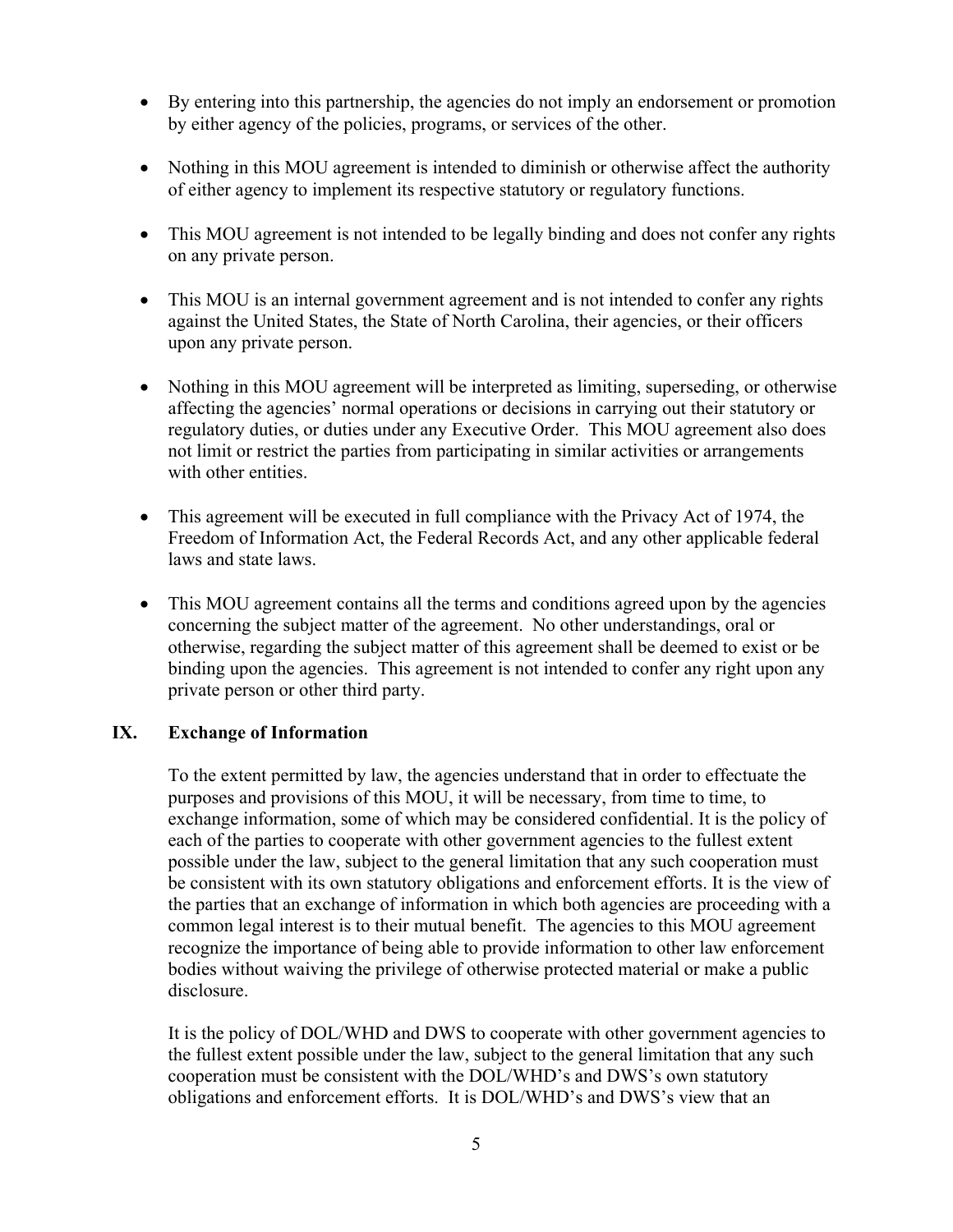exchange of information in cases in which both entities are proceeding on basically the same matter is to our mutual benefit. There is a need for DOL/WHD and DWS to provide information to other law enforcement bodies without making a public disclosure.

In consideration of these concerns, and subject to any applicable laws and regulations regarding the handling of such information, the agencies agree as follows:

- 1. The agencies agree to exchange information on laws and regulations of common concern and interest, to the extent practicable and allowable by law and policy.
- 2. The parties will be available to discuss and provide information to one another on topics of mutual interest, overlapping jurisdiction, or certain areas of expertise, when able.
- 3. Exchange of information to one another pursuant to this MOU is not considered a public disclosure under the Freedom of Information Act, 5 U.S.C.552.
- 4. When confidential information is exchanged it will not be released to the public, or to any third party, without the express permission of the agency providing that information, except as required by law including, but not limited to, the Freedom of Information Act, and the Public Records Act, N.C. Gen. Stat. § 132-1. Upon receipt of a public disclosure request, DWS agrees to provide DOL/ WHD with notice of the request and an opportunity to pursue legal action to prevent the release of information.
- 5. When confidential information is exchanged, it shall be used and accessed only for the limited purposes of carrying out activities pursuant to this agreement as described herein. The information shall not be duplicated or re-disclosed without the express written consent or authority of the agency providing the information (hereinafter the "donor agency"), a court order, or as required by law, including the Freedom of Information Act.
- 6. Confidential information means information that may be privileged or otherwise exempt from disclosure to the public or other unauthorized persons under federal and state laws. Confidential information may include: the identity of persons who have given information to the agencies in confidence or under circumstances in which confidentiality can be implied; any employee statements in enforcement files that were obtained under these conditions; internal opinions, policy statements, memoranda, and recommendations of federal or state employees, including (but not limited to) investigators and supervisors; any records that would otherwise not be subject to disclosure under law as non-final, intra- or inter-agency documents; information or records covered by the attorney-client privilege and the attorney work-product privilege; personal information protected by any relevant law or regulation; individually identifiable health information; and confidential business information and trade secrets.
- 7. Confidential Unemployment Compensation (UC) information, as defined in 20 CFR 603.2(b), means any unemployment compensation information, as defined in 20 CFR 603.2(j), required to be kept confidential under 20 CFR 603.4 or its successor law or regulation.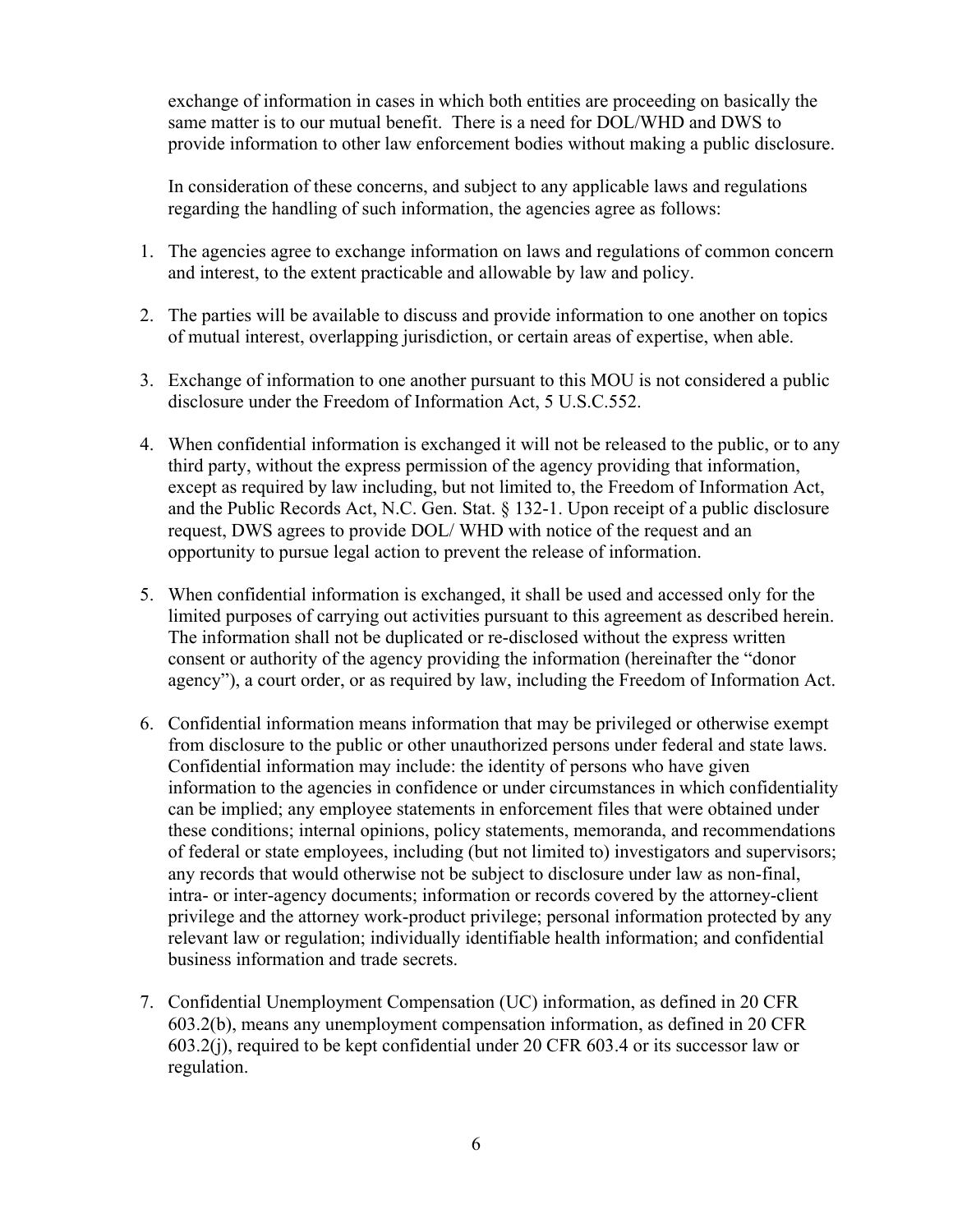- 8. In the event that there is a public proceeding, such as a trial, in which certain records, such as confidential information, may be used or testimony of DOL/WHD's employees sought, DOL/WHD requires that DWS notify DOL/WHD.
- 9. In the event that there is a public proceeding, such as a trial, in which certain records, such as confidential information, may be used or testimony of DWS employees sought, DWS requires that DOL/WHD notify DWS.
- 10. Should either party receive a request or subpoena that would, fairly construed, seek production of privileged information that it received pursuant to this MOU agreement, the party receiving such a request or subpoena shall take reasonable measures, including but not limited to asserting the common interest privilege, to preclude or restrict the production of such information for ten (10) business days, and shall promptly notify the donor agency that such a request or subpoena has been received, so that the donor agency may file any appropriate objections or motions, or take any other appropriate steps, to preclude or condition the production of such information.
- 11. Neither party shall have authority to waive any applicable privilege or doctrine on behalf of the other party, nor shall any waiver of an applicable privilege or doctrine by the conduct of one party be construed to apply to the other party.
- 12. The agencies will notify one another, through the agency POC identified in this MOU, upon commencement of litigation, a hearing, or other proceeding that may involve the release, through subpoena, introduction of written evidence, or testimony, of information exchanged under this agreement.
- 13. In addition to the requirements above, Confidential Unemployment Compensation information may be exchanged only subject to the confidentiality requirements of 20 CFR 603.4 and any applicable state laws.
- 14. For information security purposes, information (including paper-based documents and electronic information such as emails and CDs) exchanged pursuant to this MOU agreement remains the responsibility of the donor agency while in transit. The agencies agree to establish a communication protocol for notifying each agency's designated POC when information is sent to or received from that agency, including information on the form of the transfer and the media type and quantity (when appropriate). An agency expecting to receive information will notify the donor agency if the information is not received as of the next business date following the agreed upon delivery date. Confidential data will be destroyed no later than thirty (30) days after its use and may be transmitted via secure FTP. Use includes the time period required for compliance with federal records retention periods. Confidential data will not be electronically mailed, unless encrypted using approved encryption standards.
- 15. For information security purposes, after an agency receives information from the donor agency, the donor agency retains no responsibility for any security incidents, inadvertent disclosure, or the physical and information technology safeguards in place for protecting that information by the agency that received it.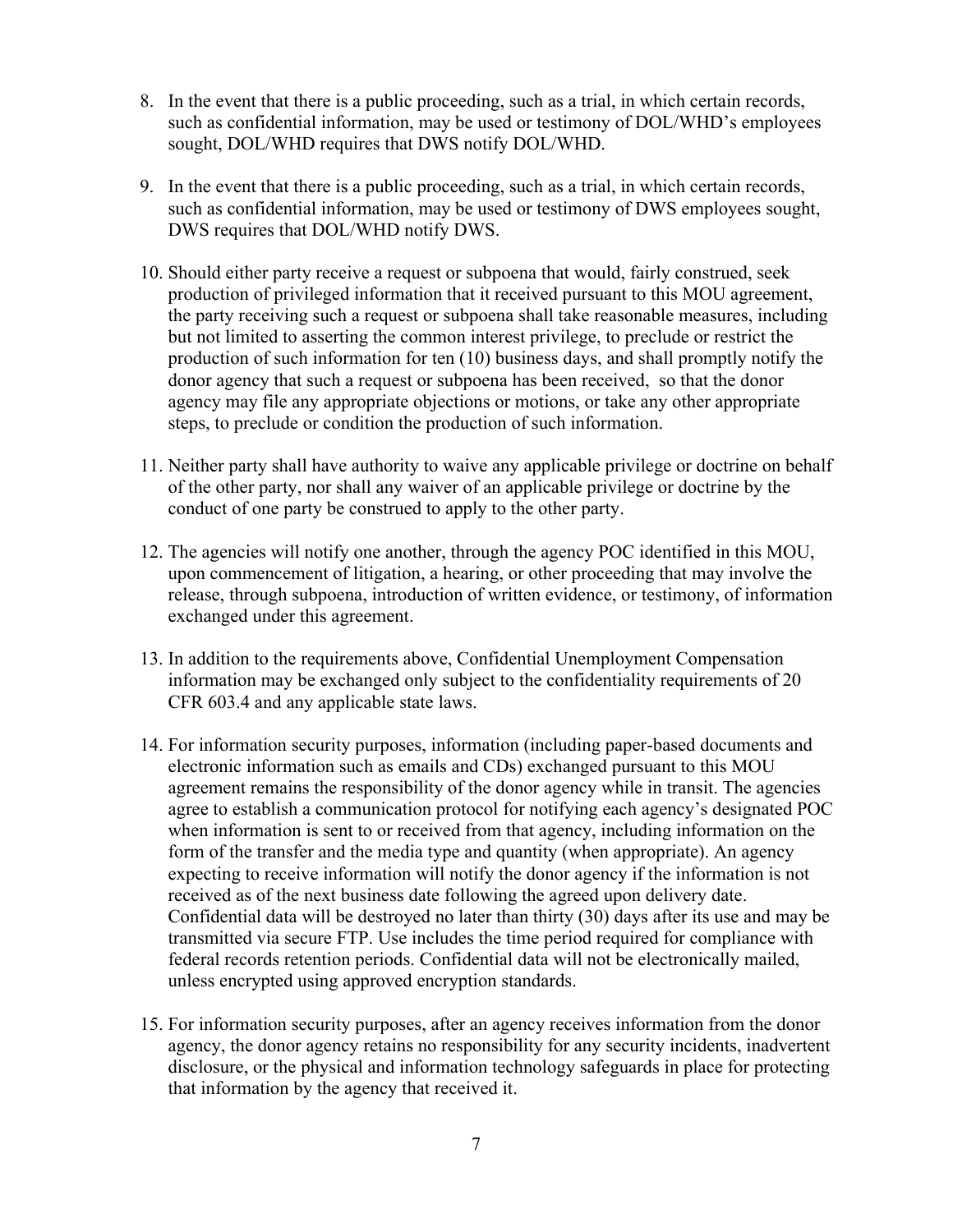- 16. However, in the event that the agency receiving the information experiences a security incident or disaster that results in the suspected or confirmed inadvertent disclosure of the data exchanged pursuant to this MOU agreement, the agency experiencing the incident or disaster will send formal written electronic notification to the donor agency's designated contact person immediately within 3 days after detection of the incident or disaster. The written electronic notification will describe the security incident or disaster in detail including what data exchanged pursuant to this MOU agreement may have been inadvertently disclosed.
- 17. At the conclusion of an investigation and prosecution by either party, the receiving agency will return any and all confidential information to the donor agency, except as required by law, including the Records Retention Act.

### **Subject to the foregoing constraints:**

- 18. The agencies agree to exchange information on laws and regulations of common concern to the extent practicable.
- 19. The agencies will establish a methodology for exchanging investigative leads, complaints, and referrals of possible violations, to the extent allowable by law and policy.
- 20. The agencies will exchange information (anecdotal and statistical data) on the incidence of violations in specific industries and geographic areas, if possible.
- 21. Liability of the U.S. Government is governed by the Federal Torts Claims Act and liability of the State of North Carolina is governed by the State Tort Claims Act.

## **X. Dissemination of Factual Information**

- The agencies agree to jointly disseminate outreach materials to the regulated community when appropriate. Any such dissemination may not be undertaken without prior notice and approval of each party.
- All public materials bearing the United States Department of Labor ("USDOL") or DOL/WHD name, logo, or seal must be approved in advance by USDOL. Any such materials that include the opinions, results, findings and/or interpretations of data arising from the results of activities carried out under the Agreement shall state that they are the responsibility of the party carrying out the activity and do not necessarily represent the opinions, interpretation, or policy of the other partner.

## **XI. Resolution of Disagreements**

• Disputes arising under this Agreement will be resolved informally by discussions between Agency Points of Contact, or other officials designated by each agency.

### **XII. Period of Agreement**